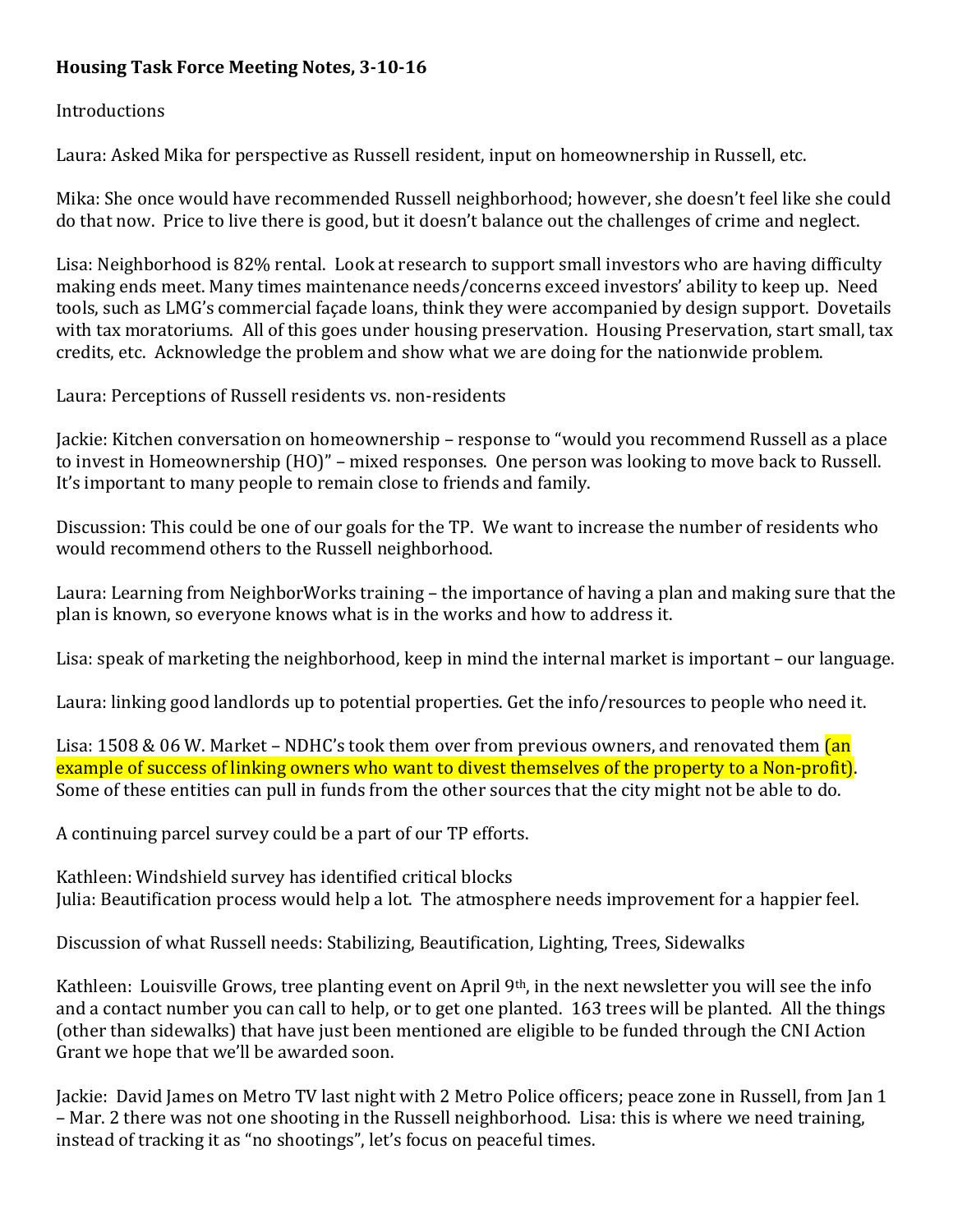Kathleen: Reframing things positively also works with the power of the subconscious. We have Russell community members holding on to their homes and hopes, and they want to know when will they see changes.

Loren: get students/schools involved in the conversation

Kathy Lynch from Telesis on the phone.

Laura: Where does the marketing go in the TP? Kathleen: This is one reason we are working at melding the 4 Task Force components because there is so much overlap in certain areas, like marketing.

Discussion on Louisville Grows upcoming tree planting event. These types of campaigns are great for getting schools involved. Class projects, etc. Future of the community, important to keep them included in the conversation.

Kathy with Telesis, on phone: has anything been presented regarding development for the Beecher replacement housing plans?

Needs further discussion. Upcoming design workshop on April 16th, talking about possible conceptual designs for Beecher and improved connectivity in neighborhood, including, offsite housing and mixed use buildings.

Kathy: Being responsible for City View park – large concentration of subsidized housing along 9th Street, not clear how to tackle the mixed income issue and full replacement of housing.

Kathleen: Russell is in close proximity to downtown and river – working to improve the connectivity to both are key goals of the Transformation Plan. Well positioned for a multitude of housing types - mixed income; housing to accommodate extended families, such as flexible floor plans; have developers looking at tiny houses, etc. 9th Street potential for redevelopment is strong, including green space along 9th and vacant parcel next to City View commercial strip. Making it a unique housing community with variety types of housing to meet the needs of the variety types of families. Can really promote Russell as a forward-looking neighborhood with rich historical context.

Laura: What is the degree of specificity is in the plan? Are we looking for commitment from organizations? Kathleen: Our Transformation Plan should line out specific goals and strategies along with who will be doing the work, how it will be done and funded, and if we don't have the funds, how we intend on getting the funds. We've also been getting questions about the Transformation Plan versus a CNI Implementation Grant application. These are 2 different documents. Our TF is underway, and based on HUD/consultant feedback – our initial outline is very ambitious. It's a good start, but we need to narrow it down, and determine focus areas – have lots of partners to help with our efforts. Drawings in the TP can be conceptual, and we'll describe focus areas/activity nodes and who's involved in those. A CNI Implementation Grant application is a separate document. These grants are awarded to applicants who have completed their TPs - often have their first phase of housing underway. The Implementation Grant notice was expected to come out this fall, but HUD recently projected its release much earlier – perhaps April 25th. (NOTE: Actual notice was released on 3/31/16). Russell's TP would help define the content for any future Implementation Grant applications. Take overall TP and look at first 6 years as a subset to see what we can accomplish. Replacement housing for Beecher is a main component, but 15% of total grant funds can be used for Critical Community Improvements, and 15% for Community Supportive Services. Past CNI grantees have extensive leverage commitments – have averaged around \$240M. Several types of leverage required – it is complex topic subject. One is neighborhood leverage -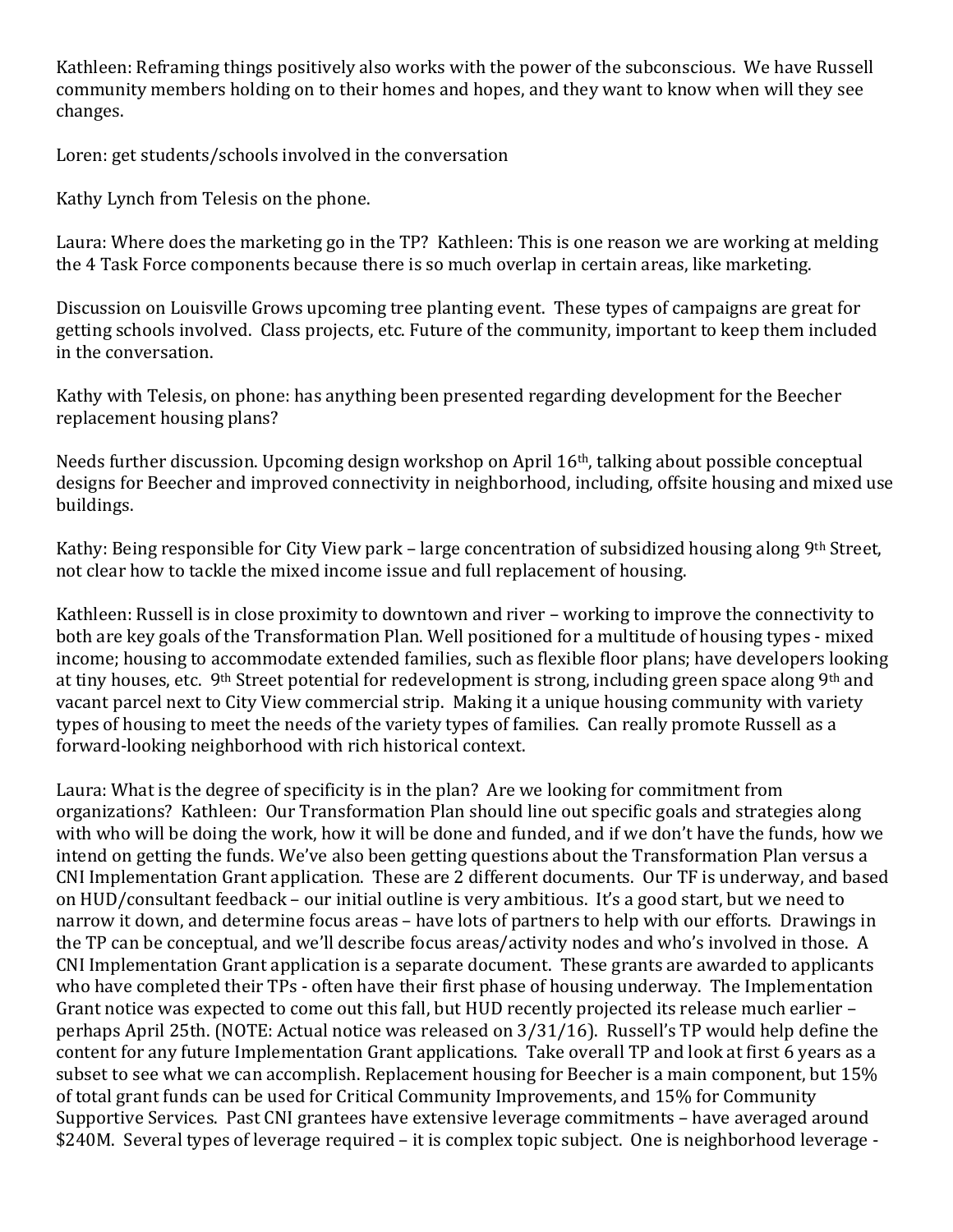can go back 3 years and capture things recently completed or underway like Cedar Street Development, Chef Space, Food Port, etc.

Again, our work at hand is to complete our TP – narrowing and prioritizing our focus and work. Will be working on this at our upcoming joint CNI TF meeting on April 20th. Need to list our goals, strategies to achieve those goals, list the measurable outcomes, lead agency/people who will do or are doing the work and how we will fund it. No need to lose all the good ideas we have generated when we narrow the list; they can remain on our "wish list" as new opportunities and/or grants arise. We could use help with identifying partners, resources, and efforts already underway in the Russell neighborhood, etc. – this information will strengthen our ability to obtain future funding.

TP can be used as a marketing tool to show potential funders what we intend to do in Russell, and how we need their help. Our TP should tell Russell's story, its strengths and challenges, and how our goals and strategies will address them. Along the way we can highlight human-interest stories, examples of things going on in the community, how we are building momentum in that particular area.

Lisa/Amy: Windshield survey – block and parcel level - 103 blocks done 8 blocks with LCCC Youth Council will be done on Mar. 19th

#### Goal Buckets –

1) Preserve and enhance existing housing and homeownership Owner occupied Small and large landlords Wills/Estate planning VAPs

2) Develop new housing Financial empowerment to purchase homes Increase HO percentages

## **Repair Affair Presentation**

City and New Directions have looked at how to layer and maximize the impact of these efforts

3 areas of focus – Foodport, Byck Elementary, where concentrations of need, and proximity to corridors are where new development will be focused. Potential locations discussed

Maria Koetter has asked us to use lighter hue roofs to help offset the heat island effect. Look at recommended palette.

NOWs can help with outreach in the A and B outreach categories (spell out what those are from the presentation). NDHC is going to talk with Rev. Ellis about enlisting the ministerial coalition to help in identifying homeowners who may need help. Discussion with Plato Academy about assisting with contracting.

Repair Affair leverage potential of volunteer houses and materials. The plan will do the 3,000th Repair Affair house in Russell.